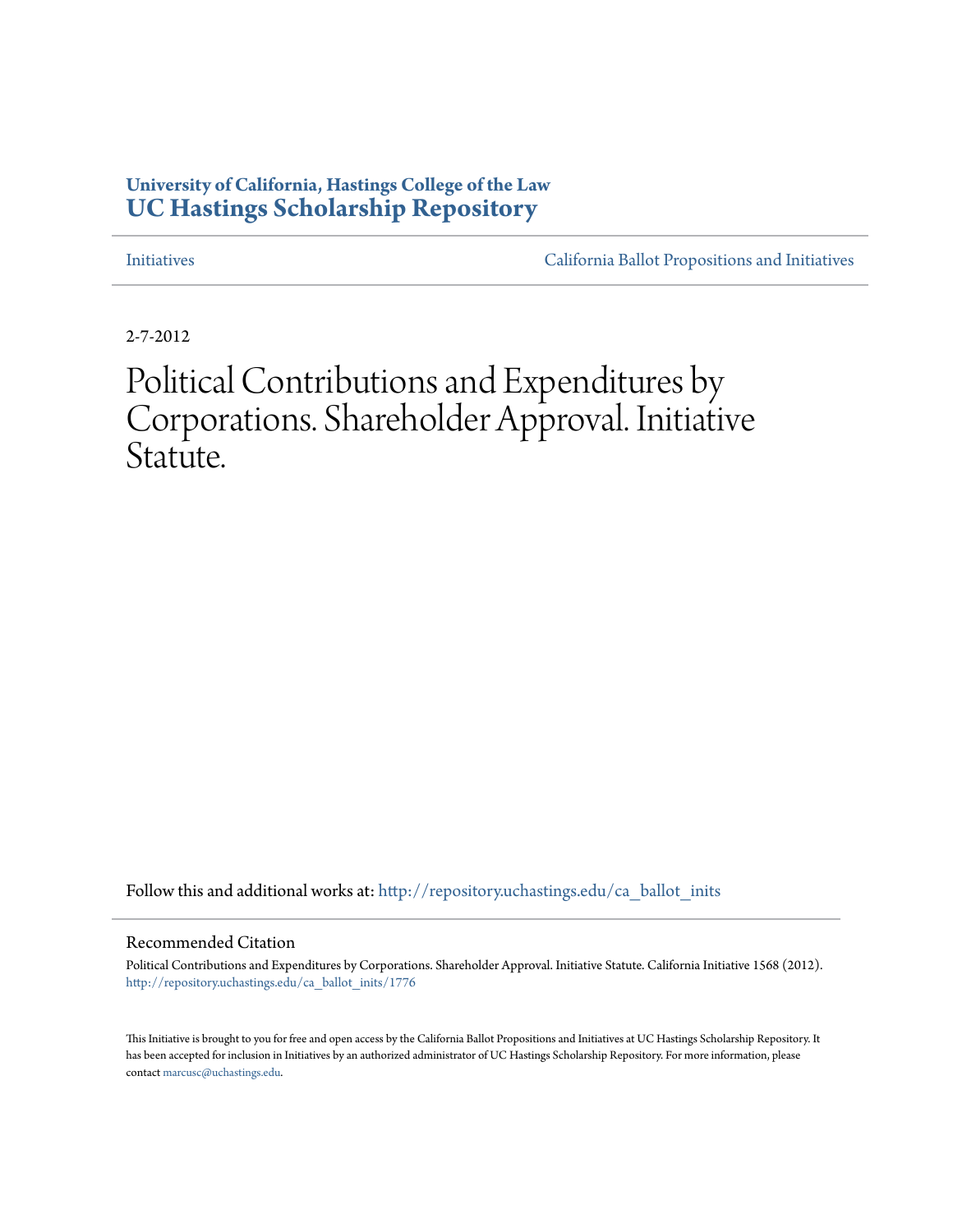

**DEBRA BOWEN** I SECRETARY OF STATE STATE OF CALIFORNIA | ELECTIONS **1500 11th Street, 5th Floor ISacramento, CA 9S8141Tel (916) 657-21661 Fax (916) 653-:J214 lwww.sos.ca.gov** 

July 19, 2012

County Clerk/Registrar of Voters (CC/ROV) Memorandum #12238

 $\overline{\phantom{a}}$ 

| TN.   | All County Clerks/Registrars of Voters and Proponent |
|-------|------------------------------------------------------|
| FROM: |                                                      |
|       | Katherine Montgomery                                 |
|       | Initiative Program Manager                           |

RE: Initiative: Failure of #1568, Related to Corporations

Pursuant to Elections Code section 9030(b), you are hereby notified that the total number of signatures for the hereinafter named initiative statute filed with all county elections officials is less than 100 percent of the number of qualified voters required to find the petition sufficient; therefore, the petition has failed.

TITLE: POLITICAL CONTRIBUTIONS AND EXPENDITURES BY CORPORATIONS. SHAREHOLDER APPROVAL. INITIATIVE STATUTE.

SUMMARY DATE: February 7, 2012

PROPONENT: Thomas A. Willis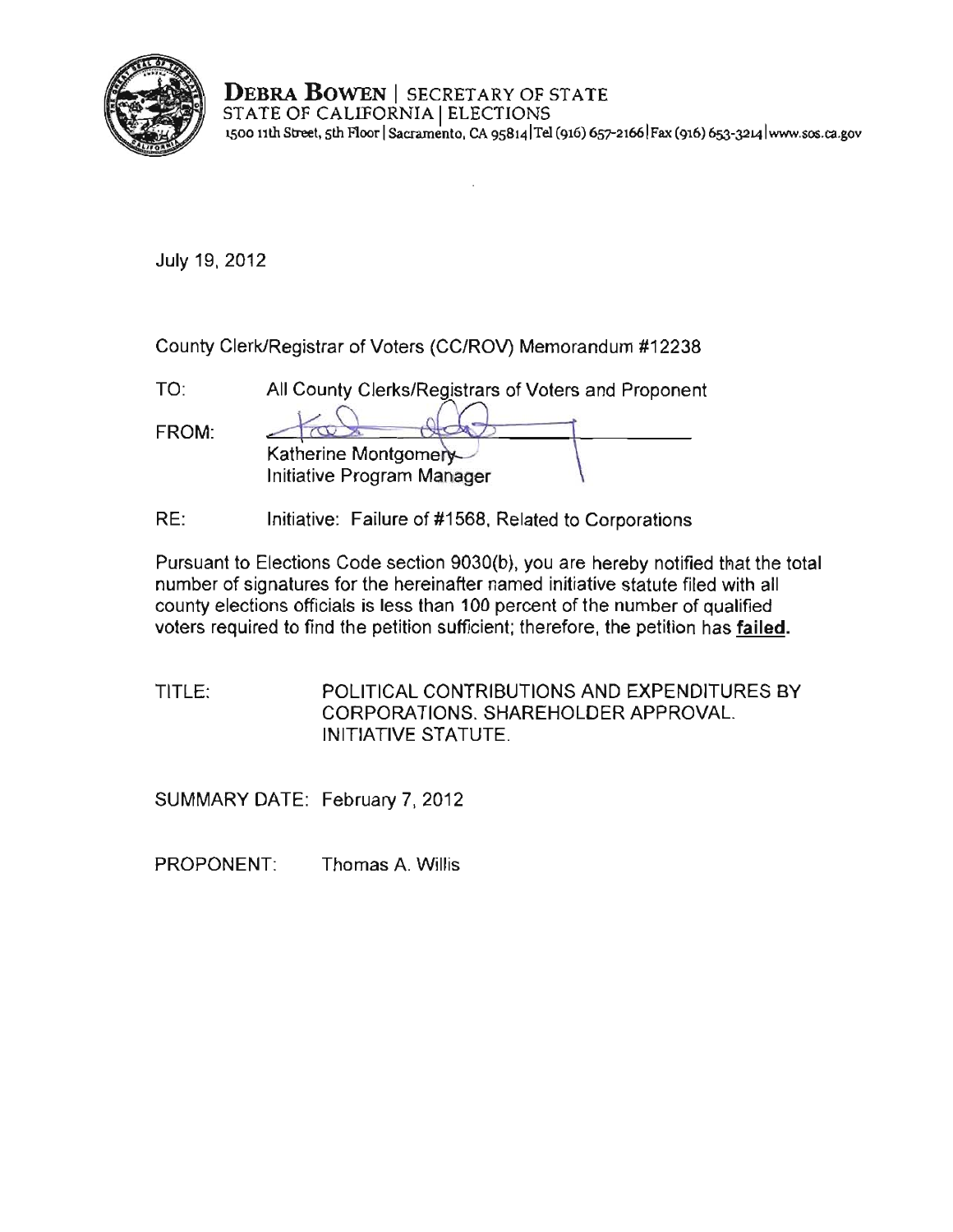

**DEBRA BOWEN** I SECRETARY OF STATE STATE OF CALIFORNIA | ELECTIONS **1500 11th Street, 5th :f.1oor ISacramento, CA 9S8141Tel (916) 651-21661Fax (916) 6s3-3214 [lwww.sos.cagov](www.sos.ca.gov)** 

February 8, 2012

County Clerk/Registrar of Voters (CC/ROV) Memorandum #12057

TO: All County Clerks/Registrars of Voters and Proponents FROM: Bhonda Pascual Program Manager

RE: Initiative: 1568, Related to Corporations

Pursuant to Elections Code section 9004 (c), we transmit herewith a copy of the Title and Summary prepared by the Attorney General on a proposed initiative measure entitled:

# POLITICAL CONTRIBUTIONS AND EXPENDITURES **BY** CORPORATIONS. SHAREHOLDER APPROVAL. INITIATIVE STATUTE.

The proponents of the above-named measure are:

Thomas A. Willis c/o James C. Harrison Remcho, Johansen & Purcell, LLP 201 Dolores Avenue San Leandro, CA 94577

(510) 346-6200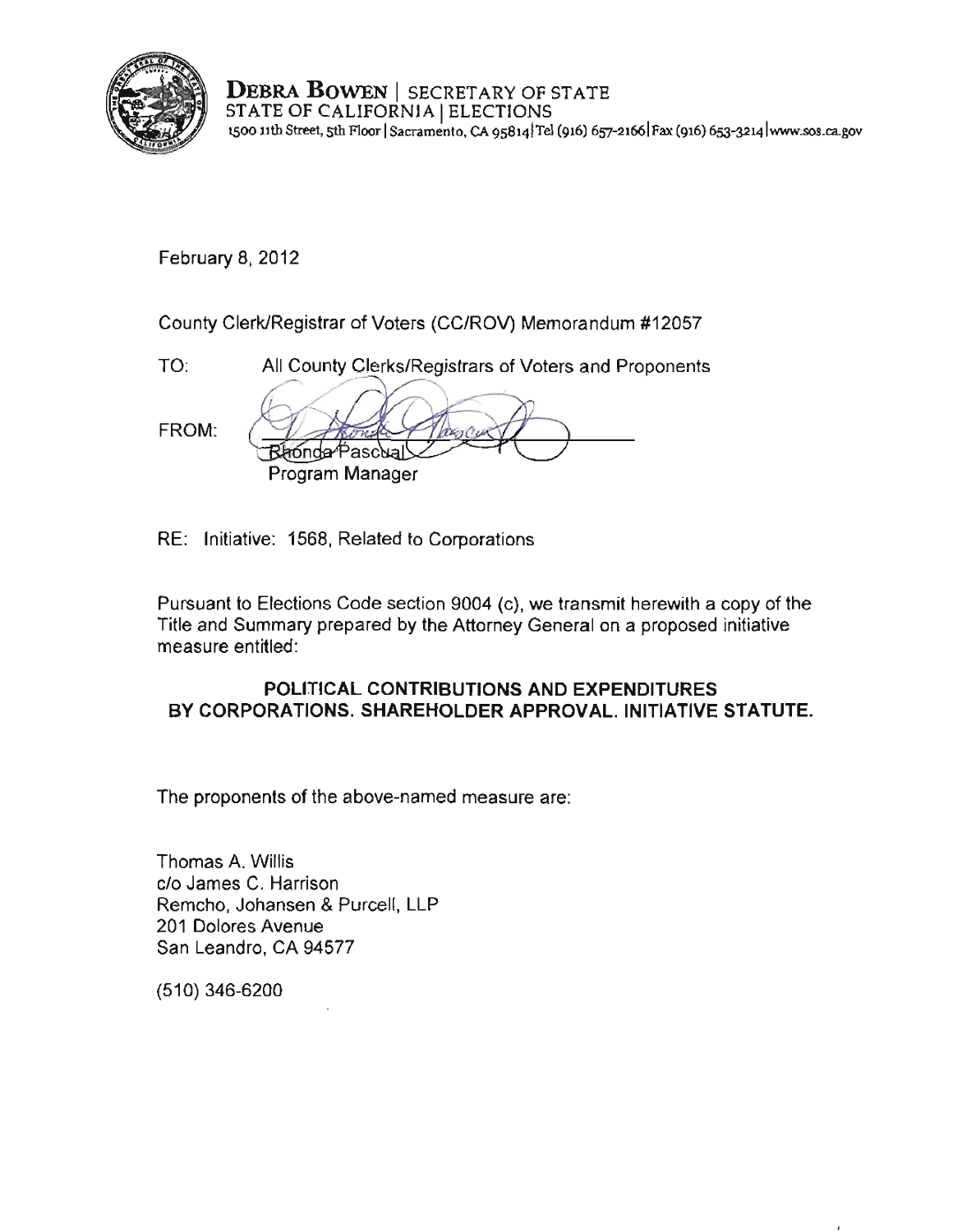# **#1568**

# **POLITICAL CONTRIBUTIONS AND EXPENDITURES BY CORPORATIONS. SHAREHOLDER APPROVAL. INITIATIVE STATUTE.**

### **CIRCULATING AND FILING SCHEDULE**

| 1 <sub>1</sub> | California Constitution, Article II, Section 8(b) |                                                                                                                                                                                                                                                                                                                   |  |
|----------------|---------------------------------------------------|-------------------------------------------------------------------------------------------------------------------------------------------------------------------------------------------------------------------------------------------------------------------------------------------------------------------|--|
| 2.             |                                                   |                                                                                                                                                                                                                                                                                                                   |  |
| 3.             |                                                   | <b>Petitions Sections:</b>                                                                                                                                                                                                                                                                                        |  |
|                |                                                   | a. First day Proponent can circulate Sections for                                                                                                                                                                                                                                                                 |  |
|                |                                                   | b. Last day Proponent can circulate and file with the county.<br>All sections are to be filed at the same time within each                                                                                                                                                                                        |  |
|                |                                                   | c. Last day for county to determine total number of<br>signatures affixed to petitions and to transmit total<br>to the Secretary of State (Elections Code § 9030(b)) Wednesday, 07/18/12                                                                                                                          |  |
|                |                                                   | (If the Proponent files the petition with the county on a date prior to<br>07/06/12, the county has eight working days from the filing of the petition<br>to determine the total number of signatures affixed to the petition and to<br>transmit the total to the Secretary of State) (Elections Code § 9030(b).) |  |
|                |                                                   | d. Secretary of State determines whether the total number<br>of signatures filed with all county clerks/registrars of<br>voters meets the minimum number of required signatures                                                                                                                                   |  |
|                |                                                   | e. Last day for county to determine total number of qualified<br>voters who signed the petition, and to transmit certificate<br>with a blank copy of the petition to the Secretary of State                                                                                                                       |  |

**\* Date varies based on the date of county receipt.**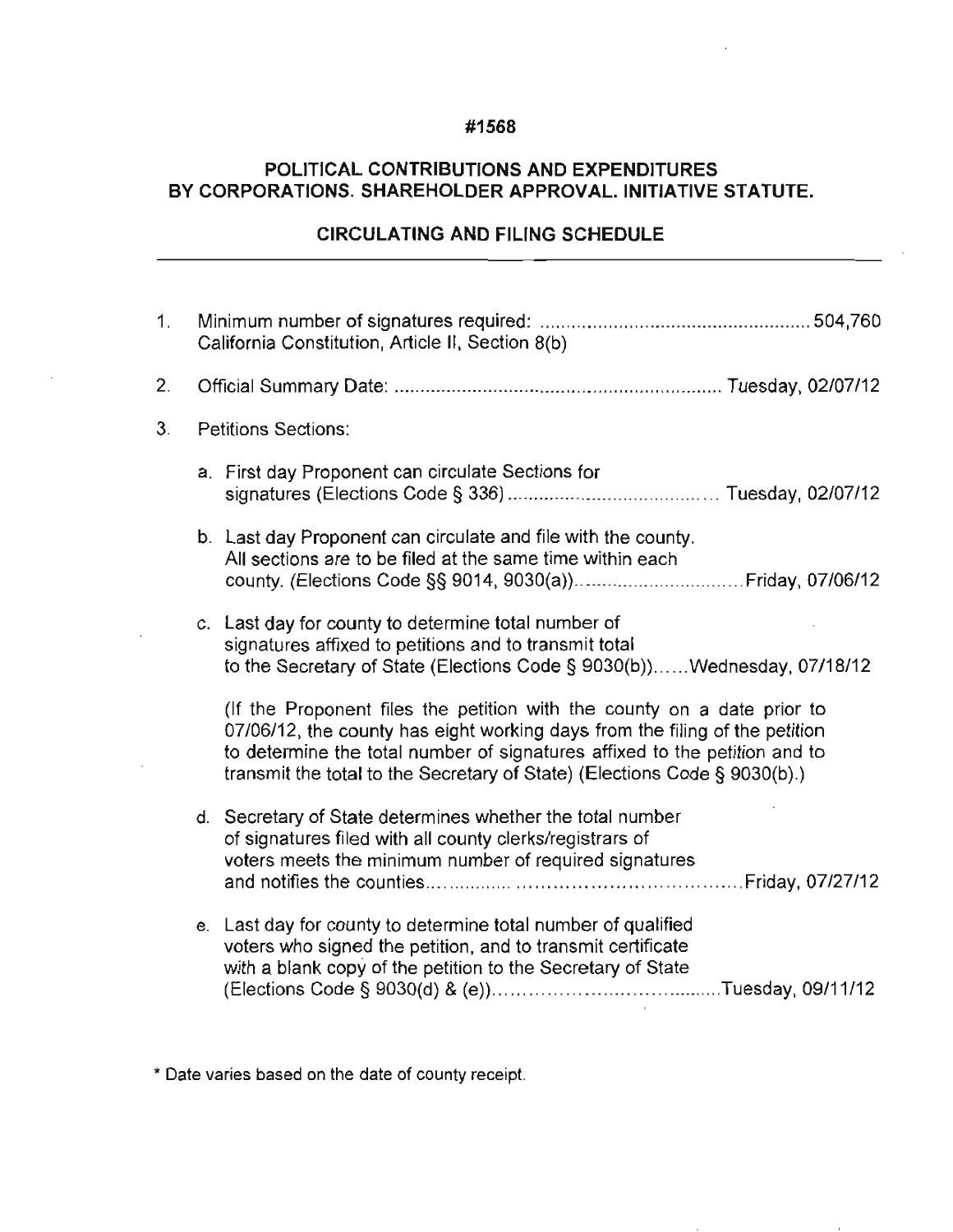(If the Secrelary of State notifies the county to determine the number of qualified voters who signed the petition on a date other than 07/27/12, the last day is no later than the thirtieth working day after the county's receipt of notification). (Elections Code § 9030(d) & (e).)

- f. If the signature count is more than 555,236 or less than 479,522 then the Secretary of State certifies the petition as qualified or failed, and notifies the counties. If the signature count is between 479,522 and 555,236 inclusive, then the Secretary of State notifies the counties using the random sampling technique to determine the validity of **all**  signatures (Elections Code §§ 9030(f) & (g); 9031(a))........... Friday, 09/21/12\*
- g. Last day for county to determine actual number of all qualified voters who signed the petition, and to transmit certificate with a blank copy of the petition to the Secretary of State. (Elections Code § 9031(b) & (c)) .................. .... ........... .... .. Monday, 11/05/12

(If the Secretary of State notifies the county to determine the number of qualified voters who have signed the petition on a date other than 09/21/12, the last day is no later than the thirtieth working day after the county's receipt of notification.) (Elections Code § 9031(b) & (c).)

h. Secretary of State certifies whether the petition has been signed by the number of qualified voters required to declare the petition sufficient (Elections Code §§ 9031(d), 9033) ......... Friday, 11/9/12'

**-Date varies based on the date of county receipt.**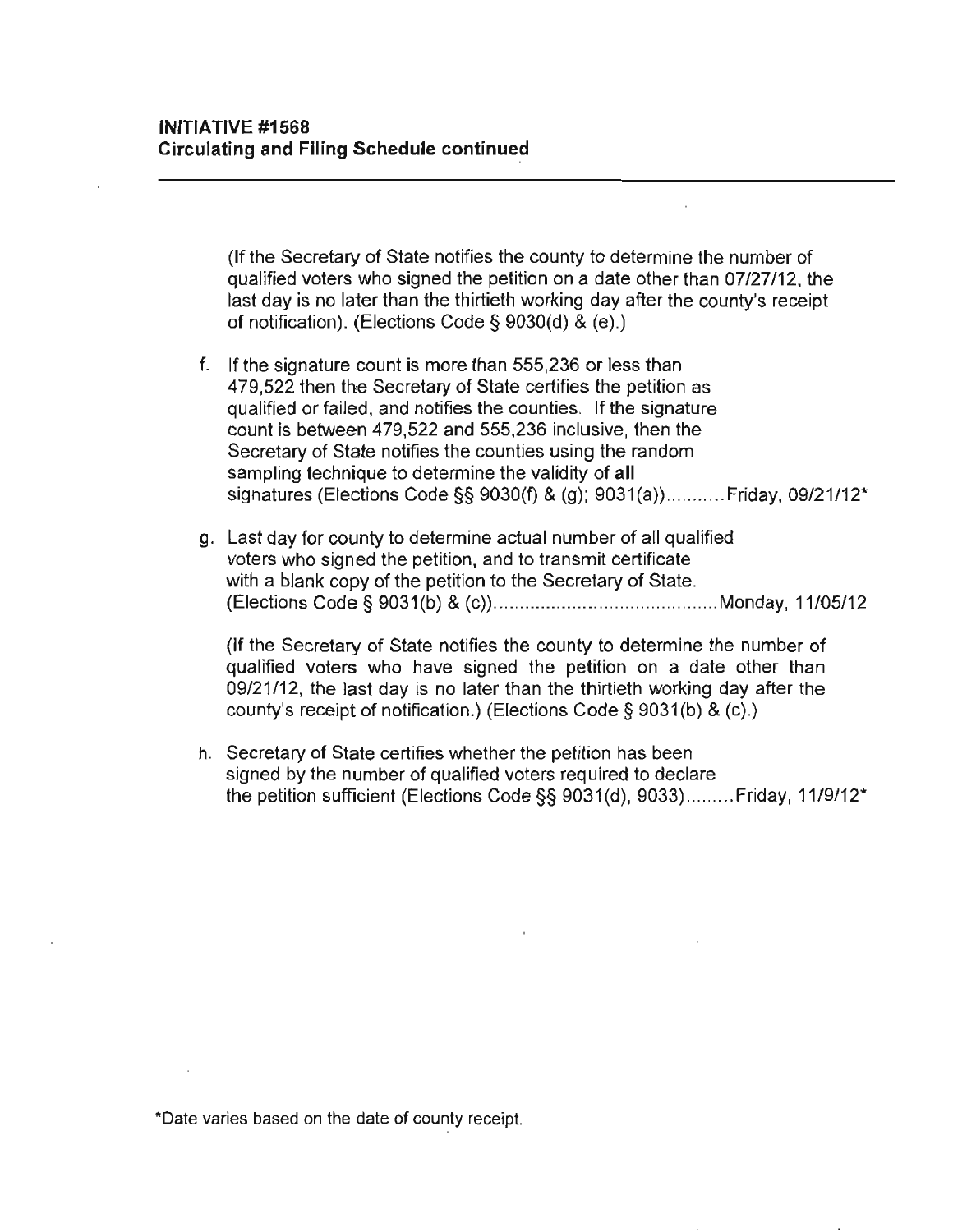- **California law prohibits the use of signatures, names and addresses**  gathered on initiative petitions for any purpose other than to qualify the initiative measure for the ballot. This means that the petitions cannot be used to create or add to mailing lists or similar lists for any purpose, including fundraising or requests for support. Any such misuses constitutes a crime under California law. Elections Code § 18650; Bilofsky v. Deukmejian (1981) 124 Cal.App.3d 825, 177 Cal.Rptr. 621; 63 Ops.CaI.Atty.Gen. 37 (1980).
- Please refer to Elections Code §§ 100, 101, 104, 9008, 9009, 9013, 9021, and 9022 for appropriate format and type consideration in printing, typing and otherwise preparing your initiative petition for circulation and signatures. Please send a copy of the petition after you have it printed. This copy is not for our review or approval, but to supplement our file.
- Your attention is directed to the campaign disclosure requirements of the **Political Reform Act of 1974,** Government Code section 81000 et seq.
- When writing or calling state or county elections officials, provide the official title of the initiative which was prepared by the Attorney General. Use of this title will assist elections officials in referencing the proper file.
- When a petition is presented to the county elections official for filing by someone other than the proponent, the required authorization shall **include the name or names of the persons filing the petition.**
- When filing the petition with the county elections official, please provide a blank petition for elections official use.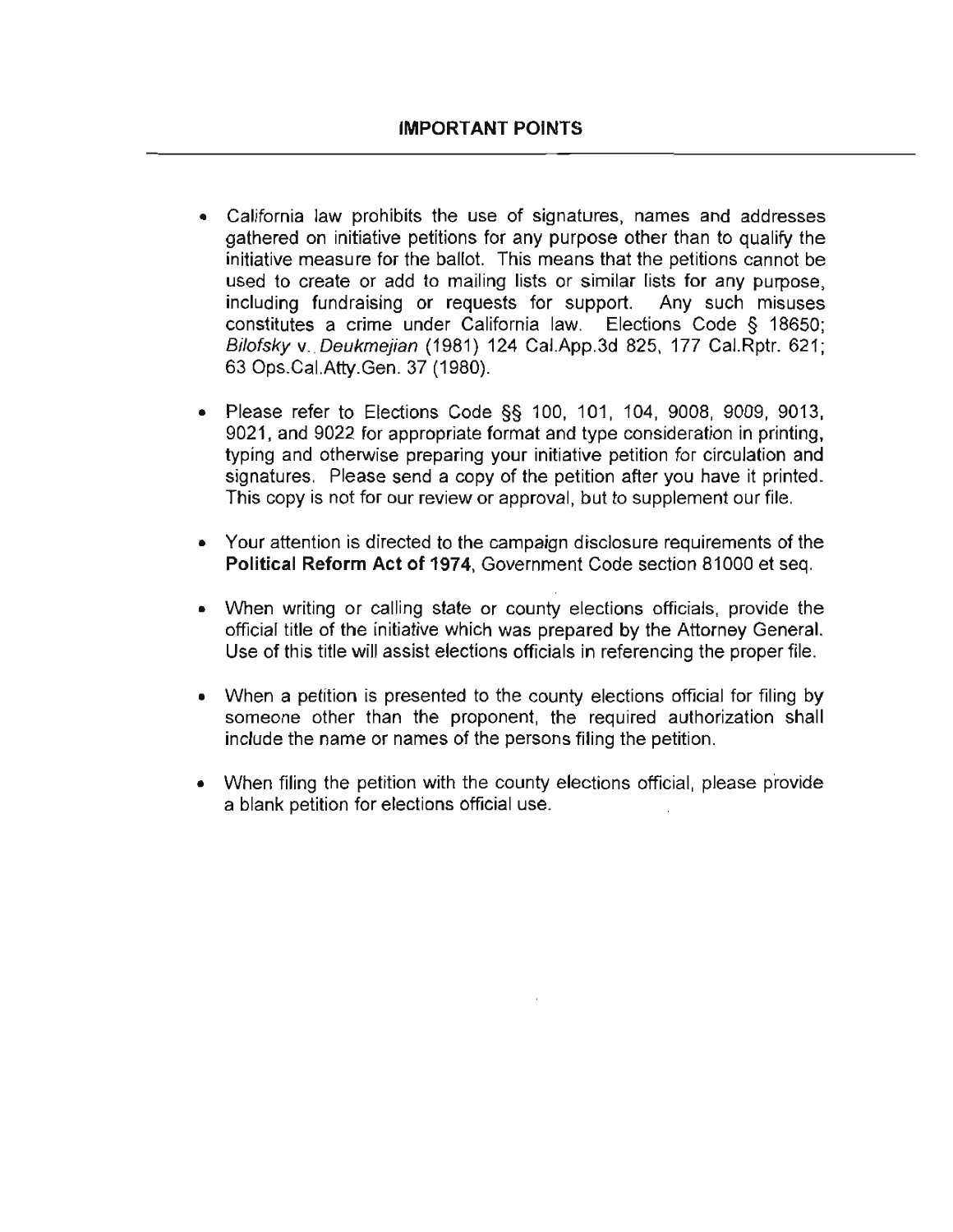The Attorney General of California has prepared the following title and summary of the chief purpose and points of the proposed measure:

## POLITICAL CONTRIBUTIONS AND EXPENDITURES BY CORPORATIONS,

SHAREHOLDER APPROVAL. INITIATIVE STATUTE. Prohibits corporations and other business entities from making contributions or expenditures for political activities without shareholders' prior informed approval. Reduces the total amount of any contribution or expenditure approved by the percentage of shares not voted for approval. Defines political activities to include those related to candidates, ballot measures, issue advocacy, political parties, committees, votcr registration, or any other political or legislative causes. Imposes criminal penalties for violations against persons spending, consenting to, or receiving prohibited contributions or expenditures. Requires detailed reporting to shareholders. Summary of estimate by Legislative Analyst and Director of Finance of fiscal impact on state and local government: Increased annual state enforcement costs of potentially several hundred thousand dollars, partially offset by increased fine revenues. (11-0097.)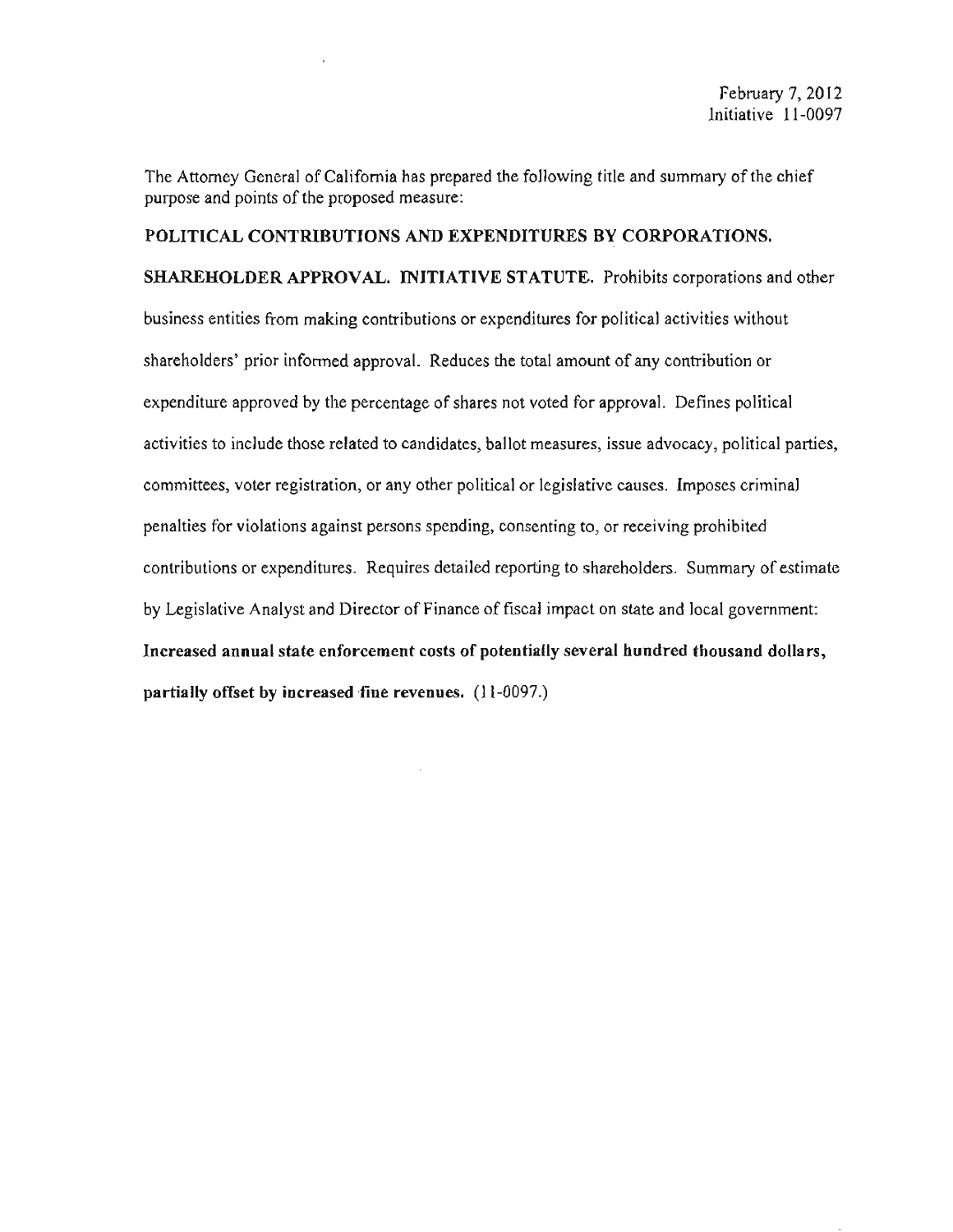# *KAMAlA D. HARRIS State ofCalifornia*



*Drvv,* 

*Attorney Gelleral DEPARTMENT OF JUSTICE* 

1300 I STREET, SUITE 125 P.O. BOX 944255 SACRAMENTO, CA 94244-2550

Public: (916) 445-9555.<br>elephone: (916) 445-4752.  $Fasezii$ :  $(916)$  324-8835 E-Mail: Ashley.Johansson@doj.ca.gov

Secretary of State

Secretary of State

February 7, 2012

. FILED . In the office of the Secretary of State<br>of the State of California

Debra Bower

afstu

The Honorable Debra Bowen  $\mathcal{N} = \mathcal{N} \cup \mathcal{N}$ Secretary of State  $FEB \cdot 0 \cdot 7$  2012  $4FE \cdot 2$ Office of the Secretary of State 1500 11th Street, 5th Floor Sacramento, CA 95814

Attention: Ms. Katherine Montgomery Elections Analyst

Dear Secretary Bowen:

Puisuant to Elections Code section 9004, you are hereby notified that on this day we sent our title and summary for the following proposed initiative to the proponent:

11-0097, "Corporaté Political Accountability Act"

A copy of that title and summary and text of the proposed initiative is enclosed. Please contact me ifyou have questions. Thank you.

> ash Sincerely,

ASHLEY JOHANSSON Initiative Coordinator

For **KAMALA D. HARRIS** Attorney General

cc: Thomas A. Willis, Remcho, Johansen & Purcell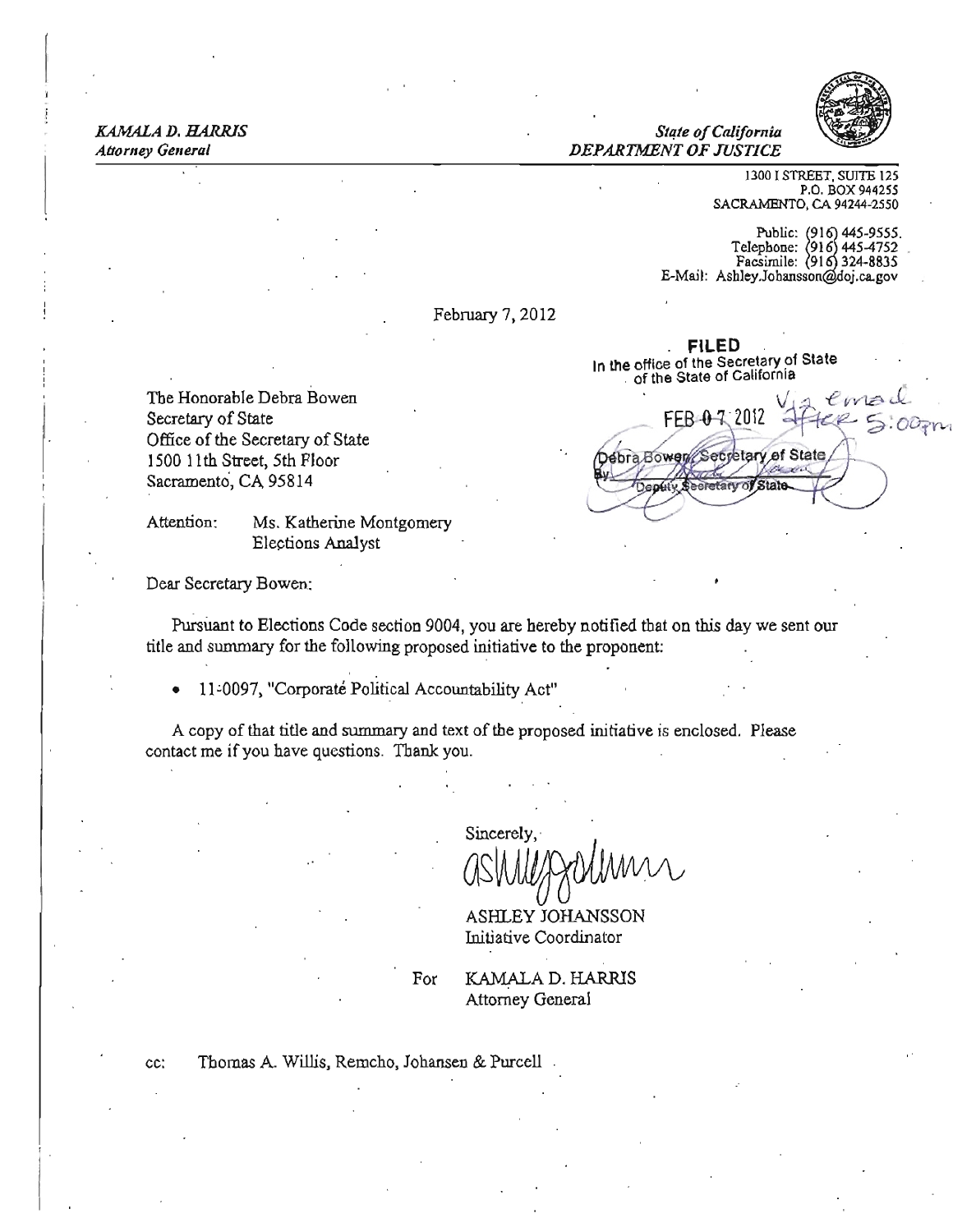

DEC 1~ <sup>2011</sup>

INITIATIVE COORDINATOR December 14, 2011 ATTORNEY GENERAL'S OFFICE

### VIA MESSENGER

Office of the Attorney General **1300 "I" Street** , . Sacramento, CA 95814

**Attention: Dawn McFarland** 

**Re:** *Corporate Political Accountability Act* 

Dear Ms. McFarland:

Pursuant to Elections Code section 9001(a), I request that the Attorney General prepare a title and summary of a measure entitled the "Corporate Political Accountability Act." **The text** of the **measure, a check for \$200.00, and the certifications required by Elections Code**  sections 900l(b) and 9608 are enclosed.

**Please direct all correspondence and inquiries regarding this measure to:** 

**'Thomas A. Willis James C. Harrison** Remcho, Johansen & Purcell, LLP **201 Dolores Avenue**  San Leandro, CA 94577 Phone: (510) 346-6200 Fax:  $(510)$  346-6201

**Sincerely.** 

Thomas A. Willis

**Enclosures (00159795)**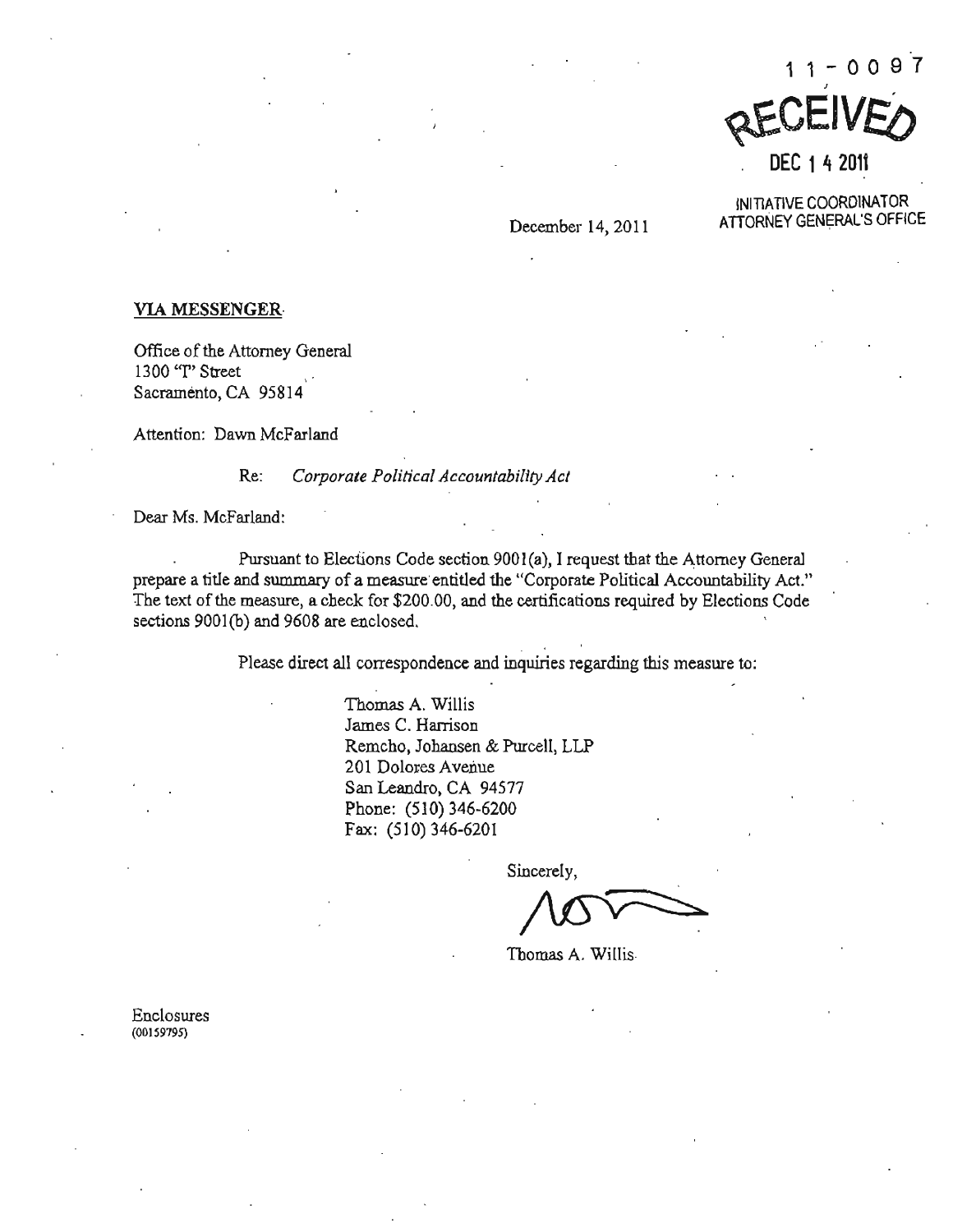Section 1. Title. This Act shall be known as the "Corporate Political Accountability Act."

Section 2. Findings and Declarations

The People of California find and declare that:

(a) Corporations make significant political contributions and expenditures to support and oppose California candidates, political parties and political oauses. Decisions to use corporate funds for politica1 contributions and expenditures are usually made by corporate boards and executives, rather than shareholders.

(b) Corporations acting through their boards and executives are obligated to conduct business for the best interests of their owners, the shareholders. Corporate boards and executives that use corporation funds to support and oppose political candidates, parties and causes in California opposed by their shareholders are not acting for the best interests of the shareholders.

(e) Historically, shareholders have not had a way to know. or to influence. the political activities of corporations they own. Shareholders and the public have a right to know how corporations are'spending their funds to make political contributions or expenditures benefiting California. candidates. political parties, and political causes,

(d) Corporations should be accountable to their shareholders prior to making political contributions or expenditures. Requiring the express approval of a corporation's shareholders prior to making political contributions or expenditures will establish necessary accountability, '

(e) California political Candidates, parties and causes should not accept corporate contributions and expenditures that do not have the support and approval of the shareholders, who are the owners of the corporation.

Section 3. Article 3.5 (commencing with  $\S$  85350) is added to Title 9 of the Government Code to road:

§ 85350 Prohibition on Corporate Political Contributions and Expenditures.

(a) As used in this section, the following tenns have the following meanings:

- (1) "Approval ofthe'shareholders" shall mean a vote meeting the requirements of Section 152 of the California Corporations Code (or any successor statute, rule or regulation that may exist from time to time).
- (2) "Ballot measure" means any constitutional amendment or other proposition which is submitted to a popular vote at an election by action of a legislative body, or which is submitted or is intended to be submitted to a popular vote at an election by initiative, referendwn or recall procedure whether or not it qualifies for the ballot.

. 1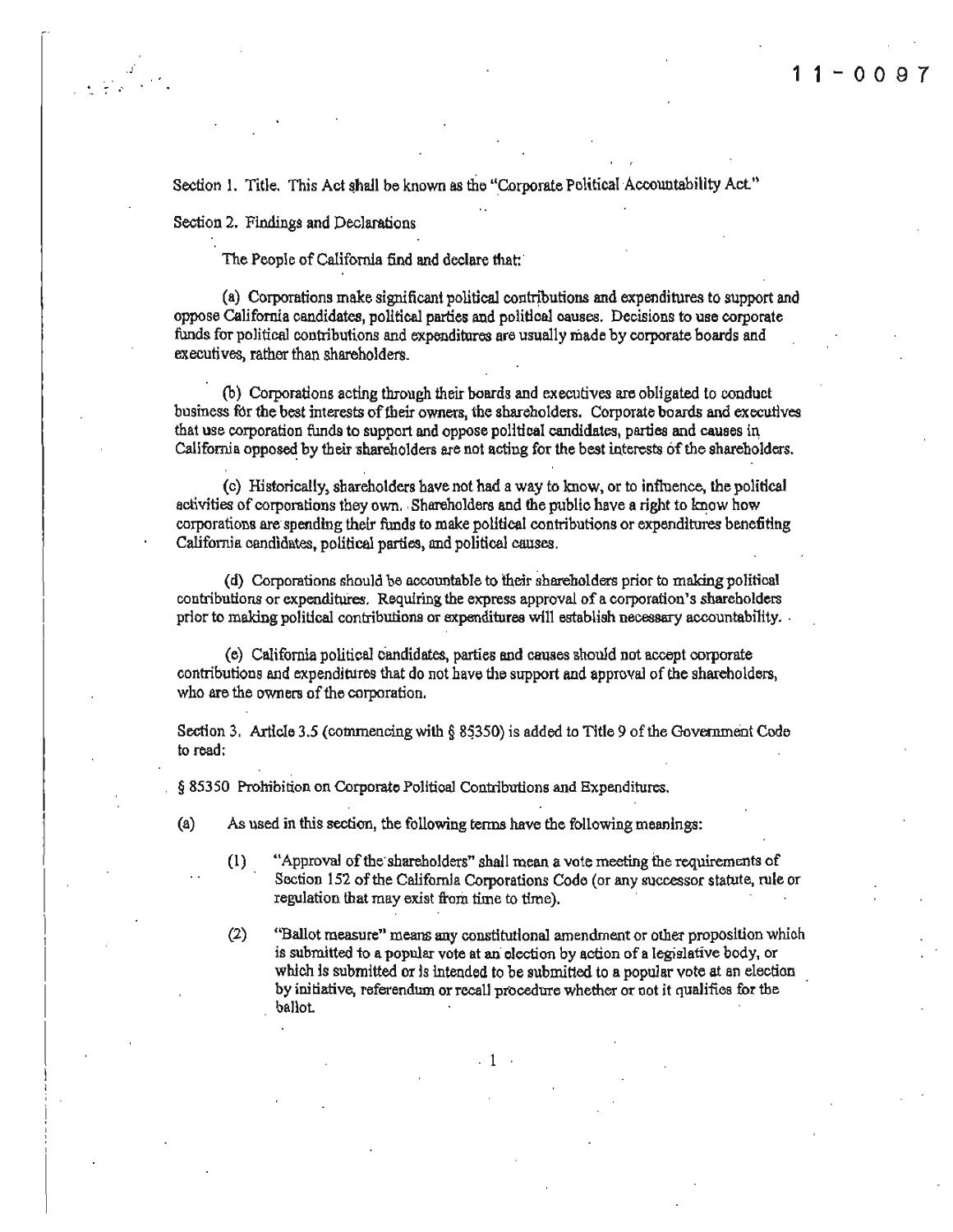- (3) "Corporation" means (i) any corporation with shareho1ders, (u) any entity in which a corporation with shareholders has an equity interest or, (iii) in the case of a subsidiary or affiliate of such a corporation or entity, the ultimate parent entity ofsuch subsidiary or affiliate. .
- $(4)$  "Indirectly" means the corporation knows or has reason to know its funds will be used to make contributions or expenditures for political activities.
- (5) "Political activities" means contributions or expenditures made to, or in support of  $\overline{\phantom{a}}$ or opposition to, any candidate. political party, committee, voter registration campaign, ballot measure campaign, issue advocacy campaign, or any other political or legislative cause.
- (6) "Public corporation" means any corporation that files reports pursuant to section 13(a) or  $15(d)$  of the Securities Exchange Act of 1934, as amended.
- (7) "Purpose ofthe measure" means the official title 'and summary prepared by the Attorney General, County Counsel or City Attorney.
- (8) "Ultimate parent entity" shall have the meaning set forth in 16 C.F.R.  $\S$  $801.1(a)(3)$ , or any successor rule or regulation that may exist from time to time.
- (9) "Written consent of shareholders" means an action taken by the shareholders of a cerporation without a meeting that meets the requirements of Section 603 of the California Corporations Code (or any successor statute, rule or regulation that may exist from time to time).
- (b) Notwithstanding any other provision oflaw, and except as provided in subdivision (d), it is unlawful for a corporation to, directly or indirectly, make any political contribution or expenditure for political activities or for an officer or director of a corporation to consent to any political contribution or expenditure by a corporation prohibited by this section.
- (c) It shall be unlawful for any candidate, political party, committee, or other person knowingly to accept or receive any political contribution or expenditure not in compliance with subsection (d).
- (d) Acorporation may only make. political contributions or expenditures for political activities if it complies with the requirements of this section. No provision of this section shall relieve any corporation of its obligations under any rule or regulation promulgated by the United States Securities and Exchange Commission.
	- $(1)$  A corporation meets the requirements of this section if it does all of the following:
		- $(A)$  Within 30 days of the close of the corporation's fiscal year, the corporation shall prepare a report entitled "Political Contributions and Expenditures in California" detailing Ihe contributions or expenditures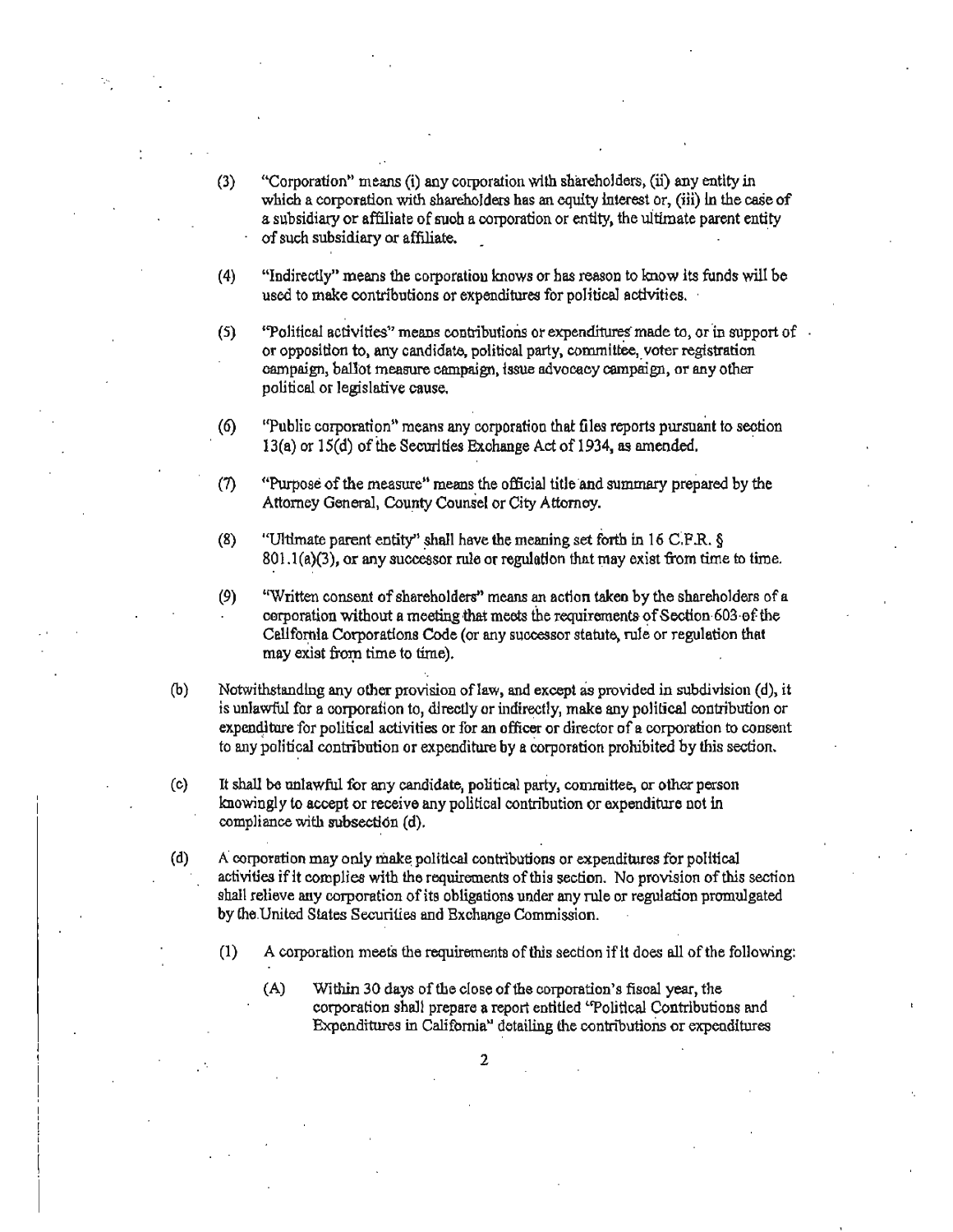made to support political activities during the just completed fiscal year and provide a written copy of such report to its shareholders. A public . corporation will be deemed to have complied with this section by including such report in its annual report to shareholders under a caption entitled "Political Contributions and Expenditures in California." In addition, any corporation which maintains a website shall disclose on that website the report to its shareholders. A report made pursuant to this section shall include tho following:

- $(i)$  The date of the contributions or expenditures;
- $(i)$  The amount of the contributions or expenditures;
- (iii) The name of the candidate, politica1 party, committee. person. ' issue or legislative cause to which the contributions or expenditures were made;
- (iv) Ifthe contributions or expenditures were made for or against a candidate, the office sought by the candidate and the political party affiliation of the candidate;

 $(v)$  If the contributions or expenditures were made for or against a ballot measure, the purpose of the measure and whether the contributions or expenditures-were made in support or opposition to tho ballot measure. .

(B) Any corporation that proposes to mako political contributions or expenditures for political activities shall, at its annual meeting of shareholders, at a special meeting of shareholders, or through the writtenconsent of shareholders, submit for the approval of the shareholders the total amount the corporation proposes to spend on political contributions or expenditures for political activities during the subsequent fiscal year.

(i) In the event the corporation fails to obtain the approval of shareholders for contributions or expenditures for political activities with respect to any fiscal year, the corporation shall be prohibited from making such contributions or expenditures. In the event the corporation obtains the approval ofshareholders for contributions or expenditures for political activities with respect to any fiscal year, the corporation may expend only the percentage of the amount proposed to be spent on contributions or expenditures equal to the percentage of the shares of the corporation affinnatively voted in favor of tho proposed contributions or expenditures. This percentage shall be calculated by dividing the number of shares affirmatively voted in favor of the proposed contributions or expenditures by the total number of outstanding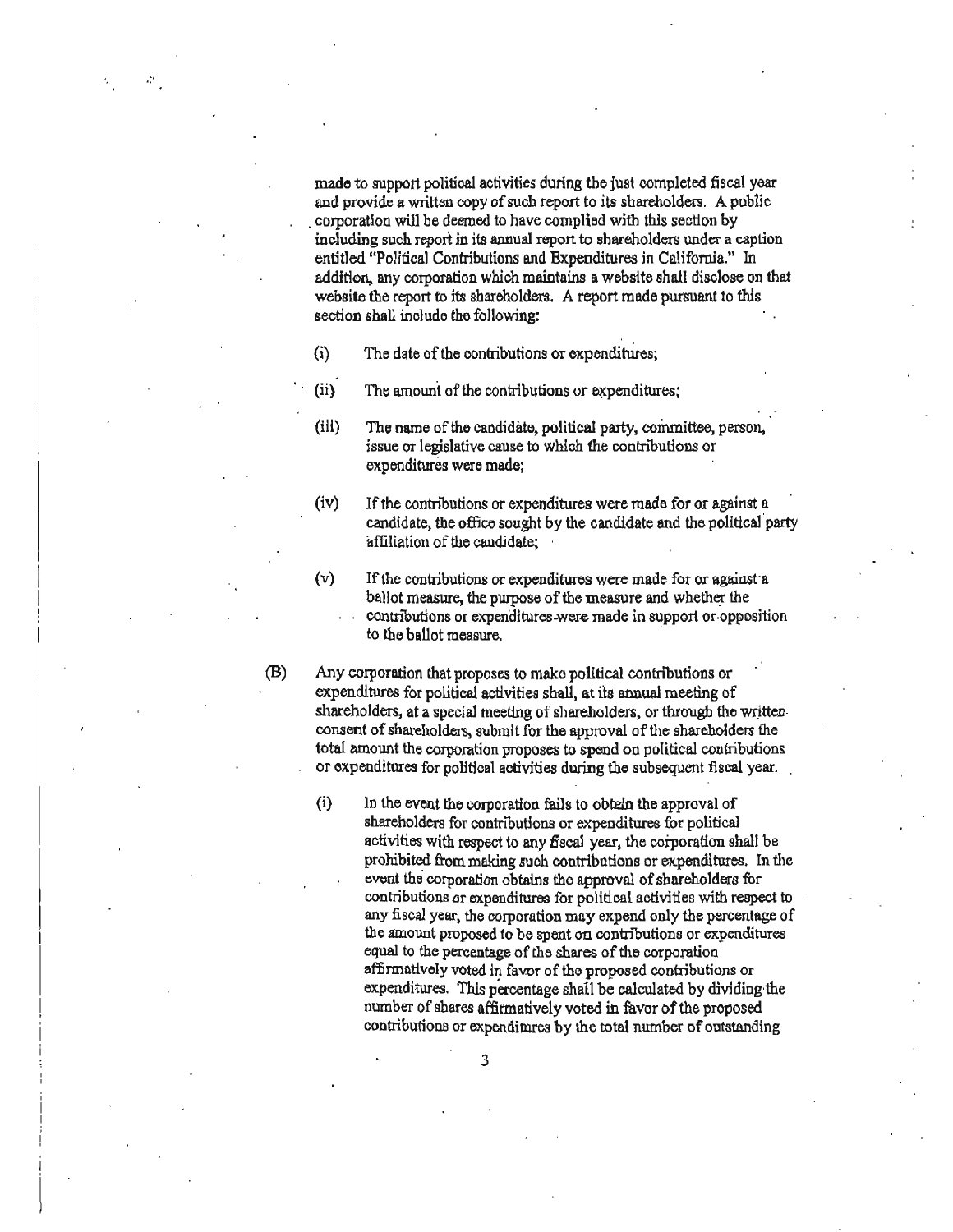shares of the corporation. Any approved amount may only be expended on contributions or expenditures in such fiscal year, and no carryover to a later fiscal year is permitted.

(ii) Any request for shareholder approval as provided in  $(d)(1)(B)$ , must incorporate within the request a copy of the report on the corporation's contributions or expenditures for political activities pursuant to the requirements in  $(d)(1)(A)$ .

- (iii) No provision of this section shall relieve any corporation of its obligations under Section 604 of the California Corporations Code (or any successor statute, rule or regulation that may exist from time to time) or any statute, rule or regulation from any other jurisdiction that regulates the solicitation of proxies, and any corporation with an outstanding class of securities registered under Section 12 of the Securities Exchange Act of 1934, as amended, of its obligations to comply with the proxy rules promulgated under . the Securities Exchange Aot of 1934, as amended.
- (C) Ifduring the current fiscal year, the corporation desires to make political contributions or expenditures for political activities above the amount allowed pursuant to subdivision (B), the corporation shall, at a special . meeting of shareholders or through a written consent of shareholders, submit for the approval of the shareholders the increased amount the · corporation proposes to spend on politioaJ contributions or expenditures for political activities.
	- $(i)$  When submitting this request for the approval of the shareholders. the corporation shall inform the shareholders of each specific proposed political contribution or expenditure for political activities in detail consistent with the requirements of  $(d)(1)(A)(i)$ -(v).
	- (ii) In the event the corporation fails to obtain the approval of shareholders for such contributions or expenditures for political activities, the corporation shall be prohibited from making such additional contributions or expenditures. In the event the corporation obtains the approval of shareholders for such additional contributions or expenditures, the corporation may expend only the percentage of the proposed amount to be'spent on contributions or expenditures equal to the percentage of the shares of the corporation affirmatively voted in favor of the proposed additional contributions or expenditures. This percentage shall be calculated by dividing the number of shares affirmatively voted in favor of the proposed additional contributions or expenditures by the total number of outstanding shares of the corporation. Any approved

. 4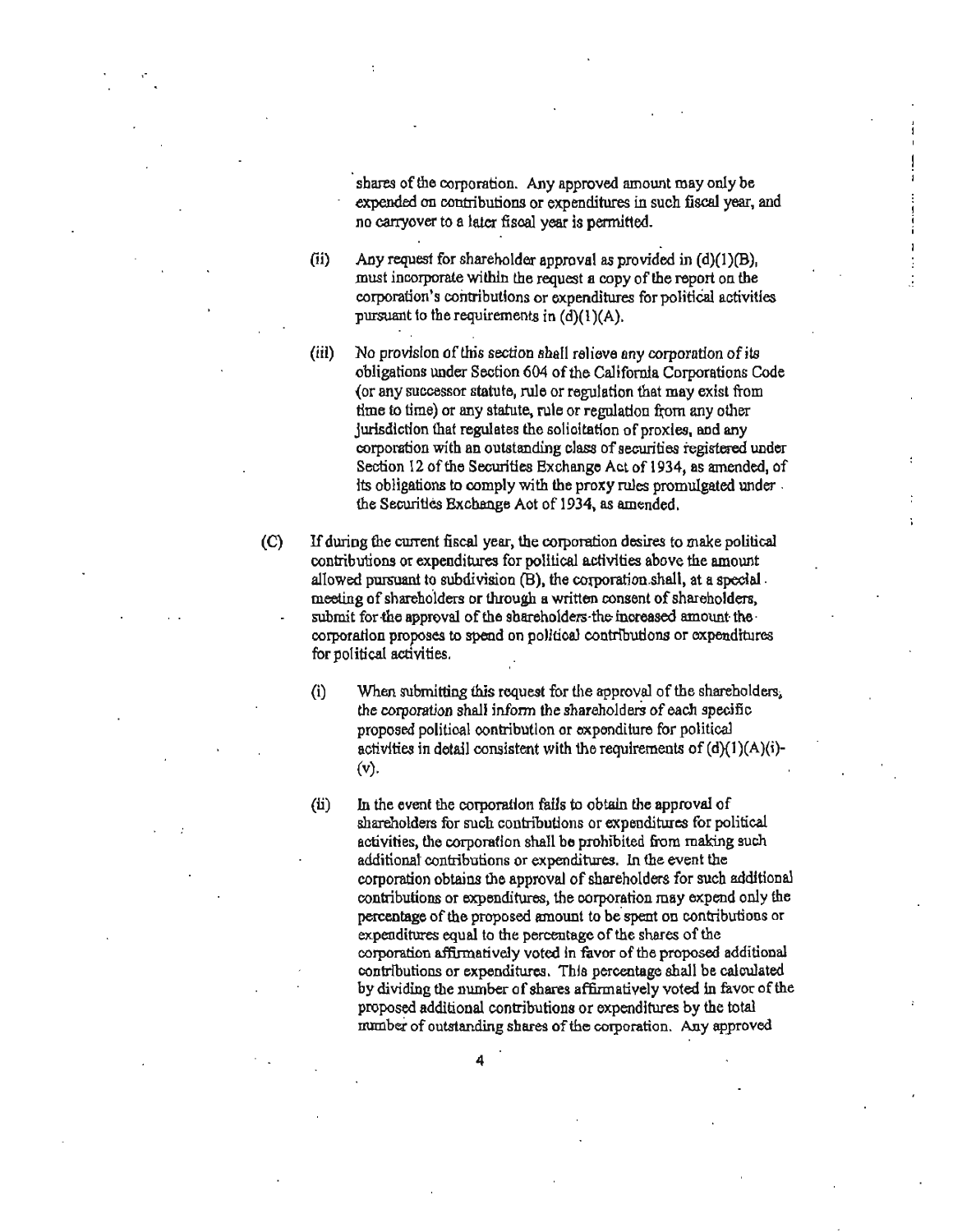amount may only be expended on contributions or expenditures in  $\frac{1}{2}$  such fiscal year, and no carryover to a later fiscal year is permitted.

(iii) Any request for shareholder approval as provided in  $(d)(1)(C)$ , must incorporate within the request a copy of the report on the corporation's contributions or exponditures for political activities pursuant to the requirements in  $(d)(1)(A)$ .

,-,

(iv) No provision of this section shall relieve any corporation of its **obligations under Section 604** oftho **California Corporations Code (or any successor statute, rule or regulation that may exist from time to time) or any statute. rule or regulation from** any other jurisdiction that regulates the solicitation of proxies, and any **corporation with an outstanding class ofsecurities registered under Section 12 afthe Seturitiea Excbange Act of 1934, as amended, of its obligations to comply with the proxy rules promulgated under**  the Securitiea Exchange Act of 1934, as amended.

**(D) Any proposal by a corporation regarding political contributions or**  expenditures for political activities to be voted upon at an annual or special meeting of shareholders pursuant to subdivisions  $(d)(1)(B)$  and  $(d)(1)(C)$  shall be set forth in such corporation's form of proxy with the **caption "Political Contributions and Expenditures in California."** 

and a community of the community of

(e) (I) Any corporation that makes a political-contribution or expenditure for political **activities shall maintain records that include copies ofeach report compiled under subdivision (d)(1 )(A) and ofeach voto of shareholders obtained under subdivisions**   $(d)(1)(B)$  and  $(d)(1)(C)$ .

المسدانين

(2) Copies of each report compiled under subdivision  $(d)(1)(A)$  and a certificate of **the chair afthe corporation's audit committee (or other committee'oftbe board of** . directors serving a similar function) or, in the event no such committee exists, the chair of **the corporation's board of directors certifying the results of each vote of shareholders** obtained under subdivisions  $(d)(1)(B)$  and  $(d)(1)(C)$  shall be sent to the California Fair **Political Practices Commission upon request.** 

 $(f)$  The corporation has the burden of proof by clear and convincing evidence to establish that the requirements of this section are met.

**(g)**  Anyp~n **violating this sectionis guilty** ofa' misdemeanor. **In addition to** oth~ .**penalties provided by law, II fine ofup to the greater often thousand doU.ars (\$10,000) or**  three times the amount the corporation or person unlawfully contributed, expended, gave or received shall be imposed upon conviction for each violation.

SECTION 4 - Severability